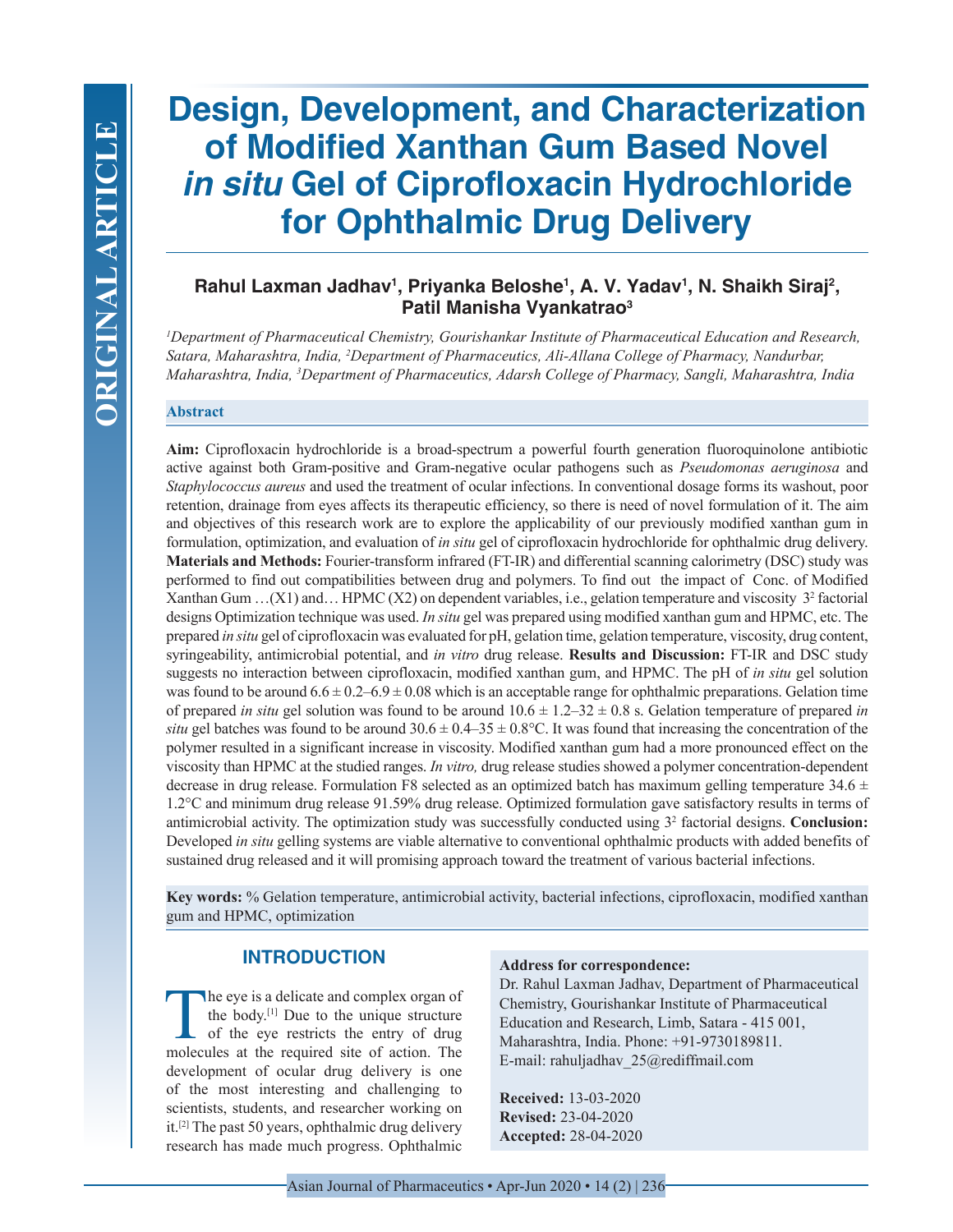preparations are defined in the United States Pharmacopeia as "Sterile dosage forms, free from foreign particles, suitably compounded, and packed for instillation into the eye."[3]

There are two types of ophthalmic products such as conventional and novel.[4] 90% of the ophthalmic market share is taken by conventional eye drops because of its to simple instillation into the eye with accuracy of doses, patient compatibility and ease of production and economical cost.[5] However, those conventional ophthalmic products are associated with certain problems such as short residence time, poor bioavailability, poor permeability, rapid precorneal drainage, lachrymal fluid dilution and tear production, and limited corneal area.<sup>[6]</sup>

In past decades, many approaches are tried to retain drug in eyes which are used such as chemical permeability enhancers, prodrugs stimuli-responsive *in situ* gel, and to increase ocular residence time, so increases ophthalmic bioavailability and permeability.[7] *In situ* gelling system is one of the promising approaches to improve the retention time of drugs on the ocular surface. These *in situ* forming systems are liquid on instillation and converted into form viscoelastic gel.[8,9] Gel dosage forms are successfully used as drug delivery systems to control drug release and protect the medicaments from a hostile environment.[10] *In situ* gel-forming drug delivery systems are the principle, capable of releasing the drug in a sustained manner maintaining relatively constant plasma profiles.[11]

Day by day popularity and acceptability of *in situ* gel system are increase in medical field because they are instilled into the eye as a solution and immediately converted into a gel when it contact with the eye.<sup>[12,13]</sup> Recently, combination of polymers used in *in situ* gel system since it reduces the probability of formulation failure and reduces the quantity of polymers required to develop ocular formulation.<sup>[14]</sup>

Appropriate and safe use of antibiotics is necessary for the treatment of ocular infections.[15] Mostly fluoroquinolones were used as drug for novel in ophthalmic insert. Success of antimicrobial therapy of an infection depends on the concentration of the antibiotic at the site of infection.[16] Last past two decades, antibiotics were studied in different *in situ* gelling systems to prolong corneal contact time and enhancing ocular bioavailability ultimately to improve patient compliance.<sup>[16,17]</sup>

Ciprofloxacin belongs to the family of a powerful fourth generation fluoroquinolone antibiotic, useful in the treatment of infections of outer eye such as bacterial conjunctivitis and keratitis caused by ocular pathogens. It is a broad-spectrum antibiotic active against both Gram-positive and Gramnegative ocular pathogens such as *Pseudomonas aeruginosa*  and *Staphylococcus aureus*.<sup>[17]</sup> It works by inhibiting DNA gyrase, a Type II topoisomerase and topoisomerase IV, enzymes necessary to separate bacterial DNA, thereby

inhibiting cell division and also affect mammalian cell replication.

In conventional dosage forms its washout, poor retention, drainage from eyes affects its therapeutic efficiency so there is need of novel formulation of  $it$ <sub>[18]</sub> Thus, to target the limitations of the traditional formulation including rapid exclusion, insignificant ocular bioavailability, and eye irritation, we have proposed an innovative formulation of ciprofloxacin hydrochloride based on multifactorial approaches.[8,19]

The aim and objectives of this research work are to explore applicability of our previously modified xanthan gum in formulation, optimization, and evaluation of *in situ* gel of ciprofloxacin hydrochloride for ophthalmic drug delivery.

# **SUBJECTS AND METHODS**

## **Materials**

Ciprofloxacin was obtained from Cipla Ltd., Mumbai, HPMC, glacial acetic acid pyridine, ammonia, and ethanol were obtained from S.D LAB Chemical center Mumbai India. Thionyl chloride was obtained from Pallav Chemicals and Solvents PVT Ltd. Andheri (W) Mumbai, modified xanthan gum, prepared in laboratory. All other chemicals were used of analytical reagent grade.

## **Methods**

Synthesis of modified xanthan gum as per our previously described method.<sup>[20]</sup>

## Fourier-transform infrared (FT-IR) study<sup>[21]</sup>

FT-IR study was performed to find our interaction between drug and polymers. The potassium bromide (KBr) disks with ciprofloxacin alone and formulation blend were prepared manually by press method. About 1 mg of drug was triturated with about 10 mg of dry KBr and then pressed into the pallet manually. Drug polymer ratio was 5:1. IR Spectra of Ciprofloxacin, Modified Xanthan Gum, HPMC, and their physical mixture were determined in the range of 400–4000/cm.

## **Differential scanning calorimetry (DSC) study[22]**

Possible interactions between the drug and the utilized polymer were analyzed from DSC thermograms of the pure drug ciprofloxacin and in the formulation obtained. DSC study was carried out. The drug, polymer (MXG and HPMC), as well as their physical mixture were weighted separately in aluminum pan, covered with aluminum lid and hermitically sealed using a pan press. The temperature of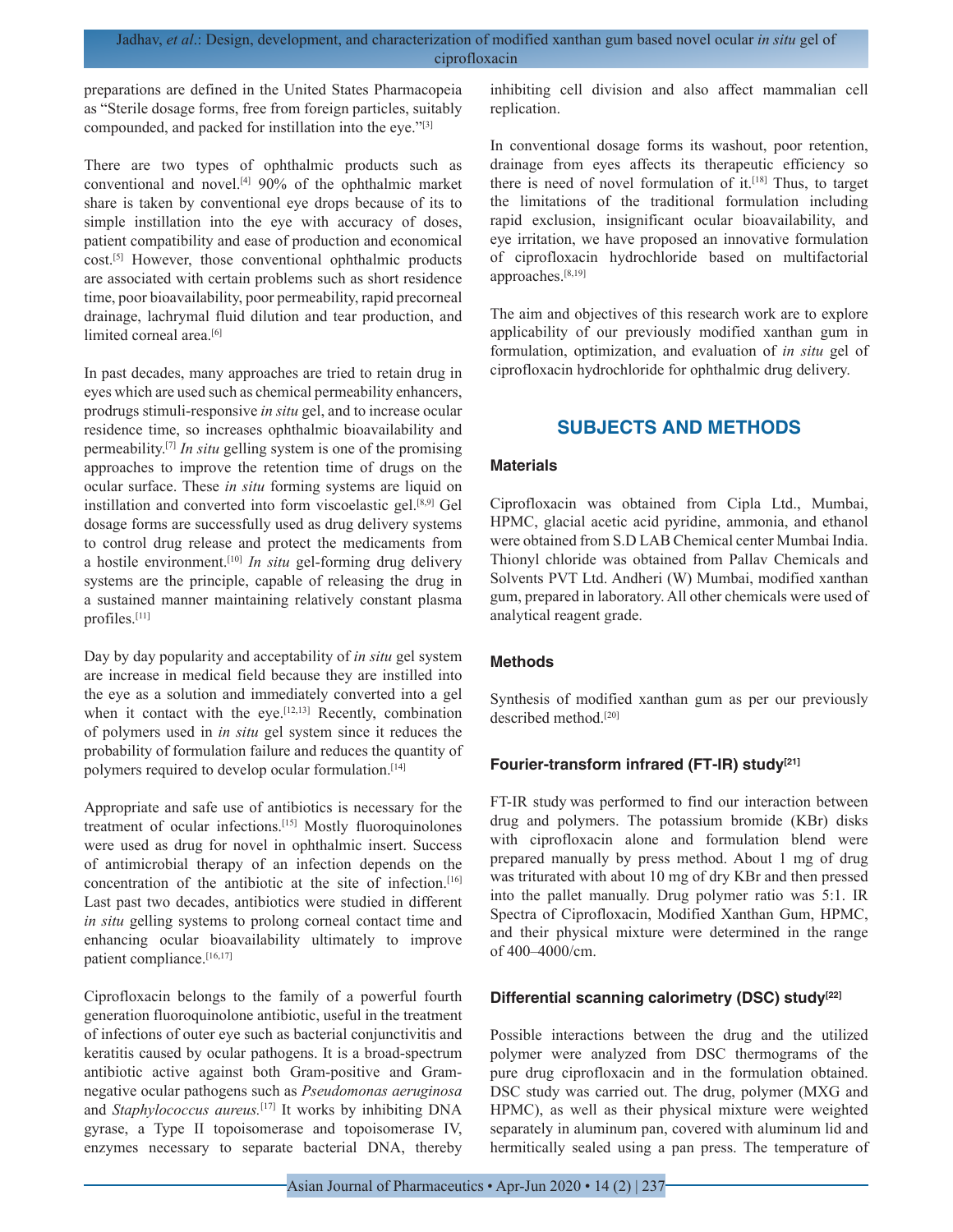pan was gradually increased from 25 to 300°C at a rate of 10°C/min in nitrogen atmosphere.

#### **Fabrication of ocular** *in situ* **gel of ciprofloxacin**

The required amount of modified xanthan gum and HPMC were dissolved in cold water. The water was added to make up the volume. The solution was stirred for 2 h and within this period 0.3% W/V ciprofloxacin is added to the preparation and *in situ* gel was formed.<sup>[23]</sup>

## Experimental design<sup>[24,25]</sup>

Design of experiments technique was applied followed by response surface methodology to optimize formulation variables using latest version of version Design-Expert\_ 12 Software. To find out the impact of Conc. of Modified Xanthan Gum …(X1) and… HPMC (X2) on dependent variables, i.e., gelation temperature and viscosity 3<sup>2</sup> factorial designs Optimization technique was used. Experimental designed batches are shown in Tables 1 and 2.

## **Characterization of optimized batches of ocular**  *in situ* **gel formulation**

## *Clarity and appearance*

Determination of the physical properties of *in situ* gels before performing characterization studies was done. All preparations were subjected to visual examination for clarity, before and after gelation. This examination involves the visual assessment of formulation in suitable lighting

| <b>Table 1:</b> Translation of coded values for 3 <sup>2</sup> factorial<br>experimental designs batches |                     |          |  |  |
|----------------------------------------------------------------------------------------------------------|---------------------|----------|--|--|
| <b>Formulation code</b>                                                                                  | Variable level code |          |  |  |
|                                                                                                          | Х,                  | X.       |  |  |
| F <sub>1</sub>                                                                                           | $-1$                | -1       |  |  |
| F <sub>2</sub>                                                                                           | $-1$                | $\Omega$ |  |  |
| F <sub>3</sub>                                                                                           | $-1$                | $+1$     |  |  |
| F4                                                                                                       | 0                   | $-1$     |  |  |
| F <sub>5</sub>                                                                                           | 0                   | $\Omega$ |  |  |
| F <sub>6</sub>                                                                                           | $\Omega$            | $+1$     |  |  |
| F7                                                                                                       | $+1$                | $-1$     |  |  |
| F8                                                                                                       | $+1$                | 0        |  |  |
| F9                                                                                                       | $+1$                | $+1$     |  |  |

| <b>Table 2:</b> Value codes of factorial design |    |     |  |  |
|-------------------------------------------------|----|-----|--|--|
| Coded value Modified xanthan gum (g)<br>HPMC(g) |    |     |  |  |
| $-1$                                            |    | 0.5 |  |  |
|                                                 | 12 |     |  |  |
| $+1$                                            | 15 | 15  |  |  |

on white and black background also it was observed for formation of turbidity or any unwanted particles dispersed in the solution.[26]

## **Measurement of pH**

Ten grams of the *in situ* gel were taken and pH values of all *in situ* gel formulations of ciprofloxacin were measured using digital pH meter, calibrated using standard pH buffer tablets of pH 4.0 and 7.0 at 25°C.

## **Syringe ability study**

All the developed formulations were tested syringe ability through 21-gauge needle.

## **Drug content**

Uniform distribution of active ingredients is important to achieve dose uniformity. For this study, 1 ml of the developed *in situ* gel formulation was dissolved in 100 ml phosphate buffer ( $pH = 7.4$ ) after suitable dilution followed by spectrophotometrically estimation of the aliquot to determine the drug concentration.[27]

## **Gelation temperature**

The gelation temperature was determined by the tube inversion method. The test solution was placed in a test tube which was dipped in a water bath maintained at a temperature of  $40.0 \pm 1$ °C for 5 min. The temperature at which the test solution was converted to gel ceases to flow with no change in meniscus on tilting up to 90°, was recorded.<sup>[27]</sup>

## **Gelation time**

The gelation time was determined by gradually increasing the temperature of the formulations, and the time required by the formulations (containing different concentrations of the polymers) to form a stiff gel was recorded using a digital stopwatch. The gelation time was determined using an aluminum foil which was placed on a hot plate equilibrated at 35°C. A few drops of each test solution were instilled onto the pan using a Pasteur Pipette. The pan was then tilted at 90° to examine the gelation .The final gelation tine is recorded when the free-flowing solutions transforms into a thick textured gel and ceases to flow (no change in meniscus) on tilting by up to  $90^{\circ}$ .[27]

#### **Measurement of viscosity**

The viscosity measurements were carried out using Brookfield Viscometer. The developed formulations were placed in the sample beaker and kept for a 5 min. The viscosity of the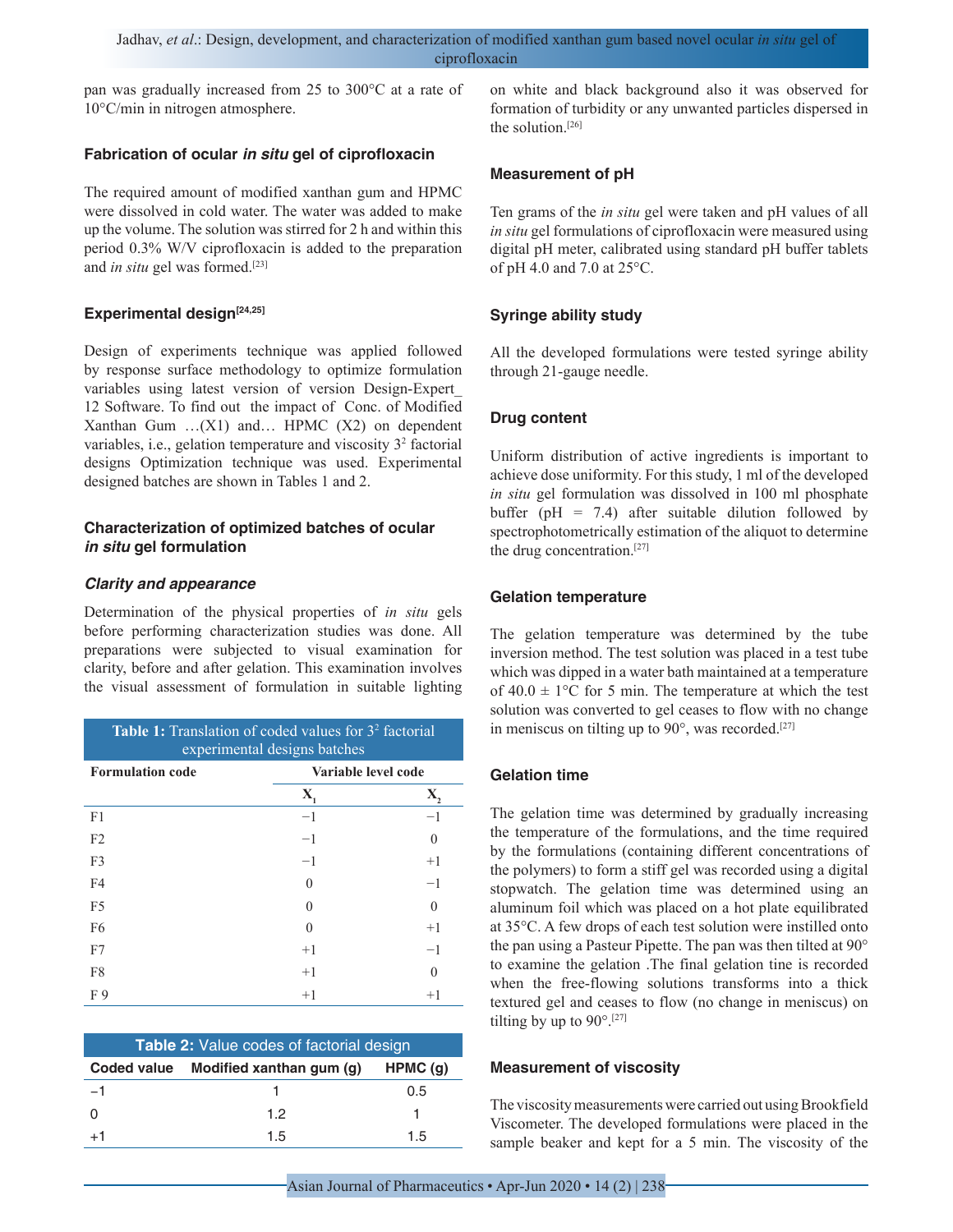solutions was measured with respects to temperature at 10 rpm, 20 rpm, 50 rpm, and 100 rpm using Spindle  $L4$ <sup>[17]</sup>

#### *In vitro* **drug release study**

A Franz diffusion cell was used for the determination of *in vitro* drug release of *in situ* gel of ciprofloxacin hydrochloride for ophthalmic drug delivery. The receptor chamber (20 ml volume) was filled with PBS pH 7.4 and stirred constantly using small magnetic bar. The dialysis membrane, previously soaked overnight in a dissolution medium, was tied to one end of the donor cell of the Franz diffusion cell. The temperature set at 35°C. 1 ml of *in situ* gel solution was placed over the dialysis membrane. Aliquots, each of 1 ml starting from the 1<sup>st</sup> min, were withdrawn at an hourly interval and replaced by an equal volume of receptor medium. The withdrawn at predetermined time points for up to 12 h. The *in situ* gel was analyzed by ultraviolet (UV)-visible spectrophotometer (UV-2450, SHIMADZU) at 278 nm.[17-19]

#### **Mathematical modeling and release kinetics**

The kinetics of *in situ* gel of the ciprofloxacin hydrochloride was determined using the release kinetics method of drug release into various kinetic equations: Zero-order release kinetics, first-order release kinetics, and Higuchi model. Various kinetic parameters are determined by using drug release data. The parameters "n" and time component "k," the release rate constant and "R," and the regression coefficient were determined by Korsmeyer-Peppas equation to understand the release mechanism.[19]

## **Antimicrobial activity procedure**

The antimicrobial activity was performed to evaluate the antimicrobial efficiency of the optimized formulation. Sterilize the Petri plate and conical flask by keeping them in hot air oven for 5–10 min. Taken 6 g of nutrient agar dissolved in 50 ml of water in conical flask boiled well, till bubbles noises in the conical flask (near about 15 min). Removed from the gas barrier and put a cotton plug at the mouth of conical flask autoclave for 15 min (conical flask with agar media) After 15 min pour 15 ml agar solution in each Petri plate and cool at room temperature. After 5 min added one drop of (*S. aureus*) bacterial suspension in each Petri plate of the center (with pipette) and spread evenly with the help of spreader wait for 2 min and now, makes holes using "T"-BORER in to the Petri plate as required.

Std ciprofloxacin= 100 mg ciprofloxacin dissolved in 100 ml of dilute acetic acid and was added into the volumetric flask and from this solution 1 ml was withdrawn and added into the 10 ml volumetric flask make up to the water.

*In situ* gel= 1 ml gel dissolved in 2 ml water and from this solution 1 ml was withdrawn and added into the 10 ml volumetric flask make up to the water.

Blank= 10 ml dilute acetic acid was added in to the 100 ml volumetric flask and make up to the water. From this solution, 1 ml was withdrawn and added into the 10 ml volumetric flask make up to the water. Added different solutions to be tested into the holes made. Keep in refrigerator for 5 min. Keep the above plates in incubator for 24 h and next day check the (diameter) reading.[15,20,24]

## **Selection of optimized formulation**

To optimize a formulation with better properties, latest version Design-Expert\_ 12 was used to target a formulation with maximum gelling temperature and minimum drug release. The maximum gelling temperature ensures enough time to administer the formulation while minimum drug release ensures the release of drug for a longer period of time.<sup>[28-30]</sup>

# **RESULTS AND DISCUSSION**

## **Drug polymer compatibility studies**

The FT-IR and DSC are used to determine the possible interactions between drug and polymers that result is presented in Figures 1 and 2.

# **FT-IR study**

The FT-IR spectrum of the pure drug ciprofloxacin and in physical mixture was compared with those of drug and polymer and matching were done to detect appearance or disappearance of the peaks. For ciprofloxacin major peaks are observed as NH starching at 3529 cm−1, aromatic CH at 3093 cm−1, aliphatic CH at 2923 cm−1, carbonyl group at 1704 cm<sup>-1</sup>, and carboxylic group at 1704 cm<sup>-1</sup> (CO), and broad peak 3000–3550 cm−1 (OH). Modified xanthan gum showed peaks at 2900 cm−1 of aliphatic CH, 3436 cm−1 for OH, and amino group, whereas HPMC showed peaks at 2923 cm<sup>-1</sup> for aliphatic CH, and 3464 cm<sup>-1</sup> for OH group. The peaks of physical mixtures were found to be NH starching at 3500 cm−1, aromatic CH at 3050 cm−1, aliphatic CH at 2948 cm<sup>-1</sup>, carbonyl group at 1700 cm<sup>-1</sup>, and carboxylic group at 1700 cm−1 (CO), and broad peak 3000–3550 cm−1 (OH).

The FT-IR spectrum for physical mixture of ciprofloxacin and polymer did not show any shift in the peaks of both the drug and polymers but the intensities of some peaks are slightly decreased which might be due to dilution of the drug with the polymer compared with ciprofloxacin alone. Therefore, as per Figure 1, it can be concluded that there are no any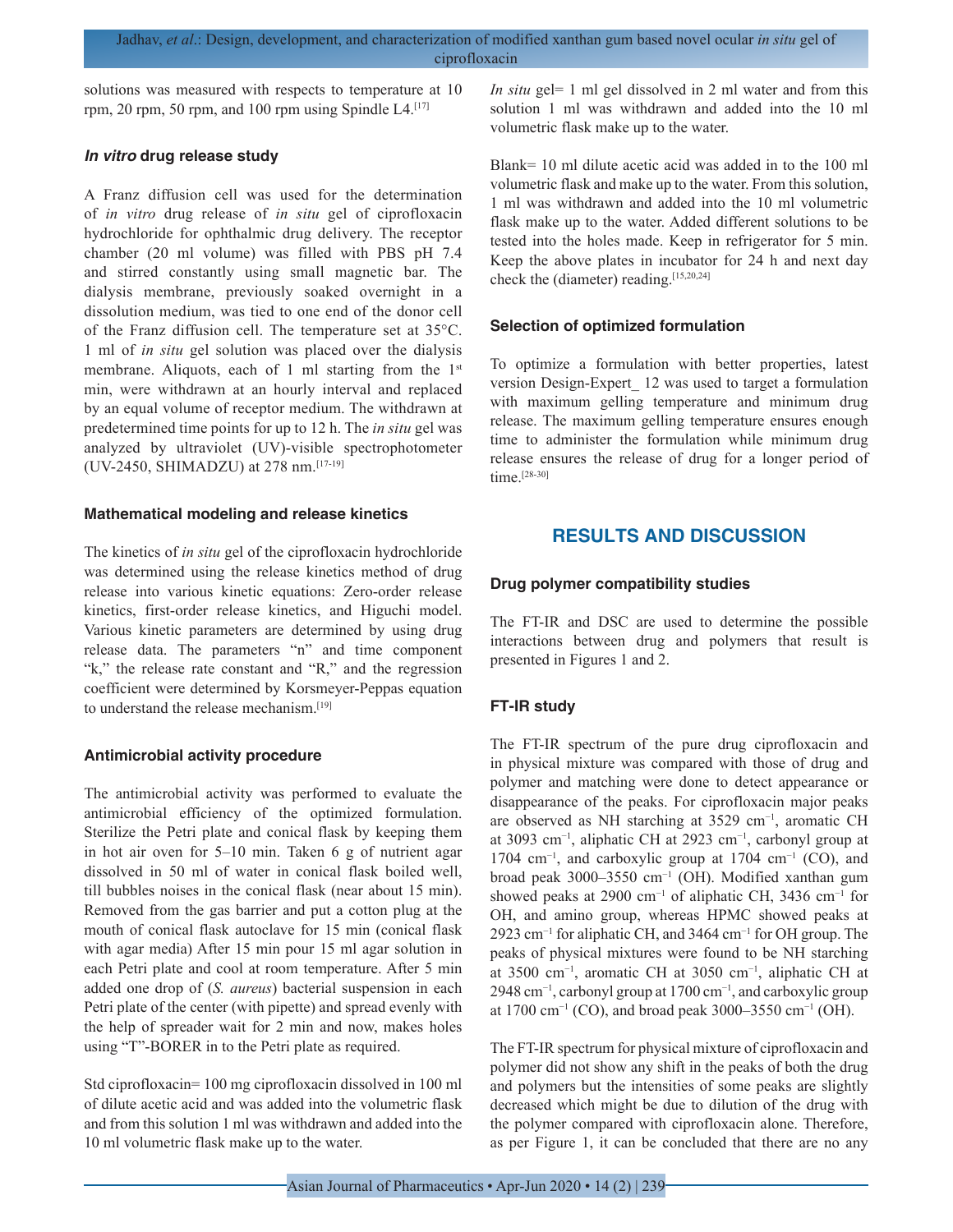Jadhav, *et al*.: Design, development, and characterization of modified xanthan gum based novel ocular *in situ* gel of ciprofloxacin



**Figure 1:** Fourier-transform infrared spectrum of ciprofloxacin, modified xanthan gum, HPMC, and their physical mixture

interactions between the drug and polymer in the physical mixture.

#### **DSC study**

DSC study pure drug ciprofloxacin and in the physical mixture was studied. Figure 2 shows the thermal traces of ciprofloxacin polymer and their physical mixture. The ciprofloxacin comprised two endothermic peaks at 154°C and 318°C. The peak at 318°C related to the melting point of ciprofloxacin. The physical mixture of ciprofloxacin and polymers also showed two endothermic peaks at 139°C and 275°C. These peaks are slightly shifted to a lower side which suggested that there may be a weak interaction between ciprofloxacin and MXG. This could be due to possible electrostatic interactions between drug and polymer.

#### **Visual appearance**

During preparation of *in situ* ocular gel of the ciprofloxacin drug, visual appearance of formulation on varying the concentration of polymer in drug has been observed. The visual appearance of ciprofloxacin ocular gel is displayed in Table 3. The visual appearance of various formulations was transparent. It depicted the uniformly distribution of drug in

formulation. All the formulations prepared were clear without any turbidity any suspended particles or impurities.

#### **Clarity**

During preparation of *in situ* ocular gel of the ciprofloxacin drug, clarity of formulation on varying the concentration of polymer in drug has been observed. The clarity of ciprofloxacin ocular gel is displayed in Table 4. The clarity of various formulations was transparent. It depicted the uniformly distribution of drug in formulation.

#### **Measurement of pH**

Factorial designed batches F1-F9 were prepared using various concentration of modified xanthan gum along with HPMC in different ratios. The pH of *in situ* gel solution was found to be around  $6.6 \pm 0.2 - 6.9 \pm 0.08$  for all the formulations, as shown in Table 5. All formulation has pH which is an acceptable range for ophthalmic preparations.

#### **Gelation time**

The gelation time measured for all prepared formulations is presented in Table 1. Gelation time of prepared *in situ* gel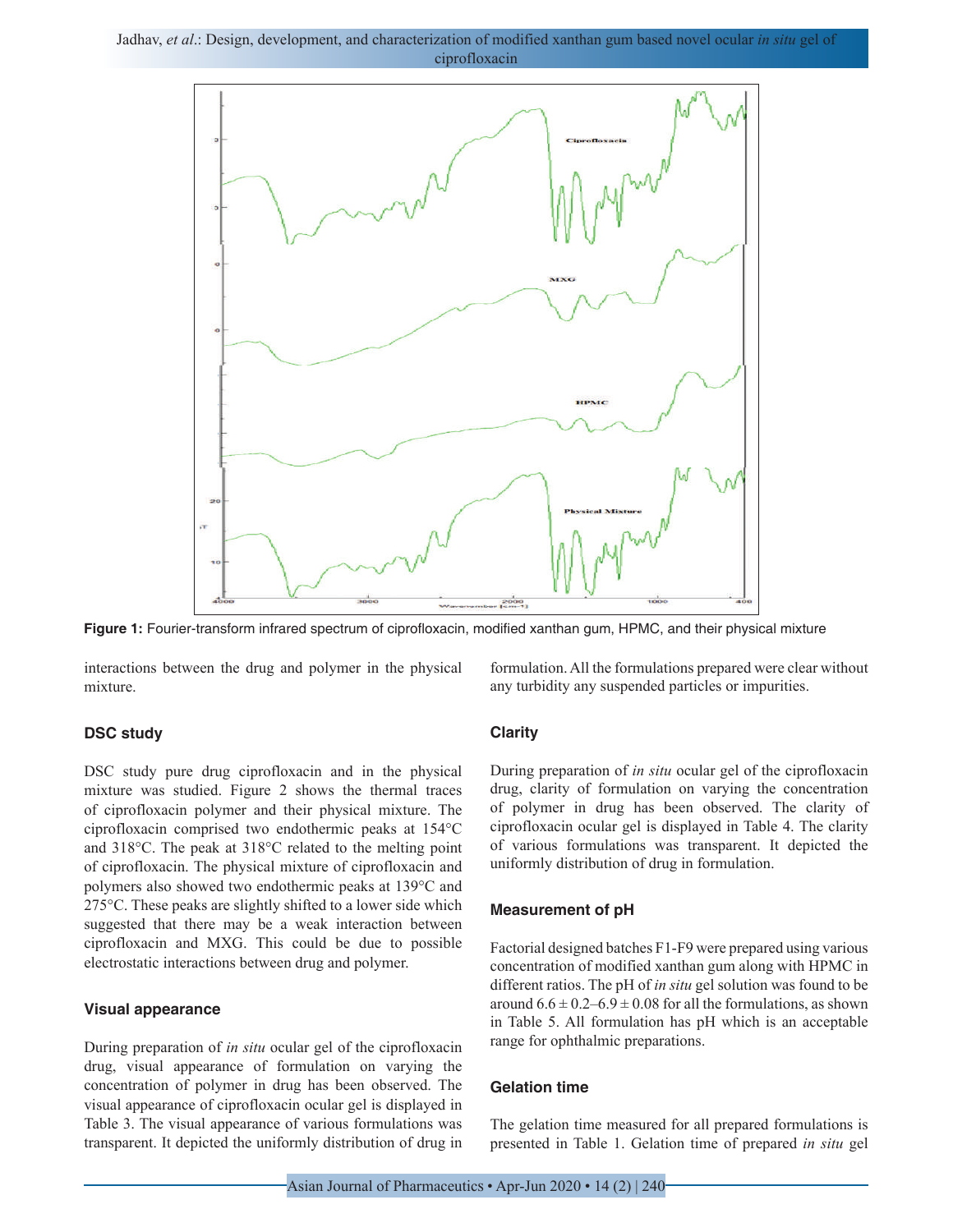

**Figure 2:** Differential scanning calorimetry traces for ciprofloxacin, modified xanthan gum, HPMC, and their physical mixture

| <b>Table 3:</b> Visual appearance analysis of formulations |             |  |  |  |
|------------------------------------------------------------|-------------|--|--|--|
| <b>Formulation code</b>                                    | Appearance  |  |  |  |
| F <sub>1</sub>                                             | Transparent |  |  |  |
| F <sub>2</sub>                                             | Transparent |  |  |  |
| F <sub>3</sub>                                             | Transparent |  |  |  |
| F4                                                         | Transparent |  |  |  |
| F5                                                         | Transparent |  |  |  |
| F6                                                         | Transparent |  |  |  |
| F7                                                         | Transparent |  |  |  |
| F <sub>8</sub>                                             | Transparent |  |  |  |
| F9                                                         | Transparent |  |  |  |

| Table 4: Clarity analysis of formulations |                |  |  |
|-------------------------------------------|----------------|--|--|
| <b>Formulation code</b>                   | <b>Clarity</b> |  |  |
| F1                                        | Clear          |  |  |
| F <sub>2</sub>                            | Clear          |  |  |
| F <sub>3</sub>                            | Clear          |  |  |
| F <sub>4</sub>                            | Clear          |  |  |
| F <sub>5</sub>                            | Clear          |  |  |
| F <sub>6</sub>                            | Clear          |  |  |
| F7                                        | Clear          |  |  |
| F <sub>8</sub>                            | Clear          |  |  |
| F9                                        | Clear          |  |  |

solution was found to be around  $10.6 \pm 1.2 - 32 \pm 0.8$  s. Table 5 shows for all the formulation it is cleared from the data shown that at constant modified xanthan gum concentration, gelation time of different formulations decreased as the concentration of HPMC increased.

#### **Gelation temperature**

Gel dosage forms are successfully used as drug delivery systems to control drug release and protect the medicaments from a hostile environment. The gelation involves the formation of double helical junction zones followed by aggregation of double helical segment to form threedimensional (3D) networks by complexation with cations and hydrogen bonding with water. The temperature at phase transformation of the formulation solution to semisolid was noted which is called gelation temperature. Gelation temperature of gel for ophthalmic drug delivery should be around 33.5°C after dilution with Standard Tear Fluid. Ideal Gelation temperature of gel for ophthalmic drug delivery must be free flowing at low temperature, after contacting with ocular surface must be converted into semisolid and in the presence of maximum lachrymal secretion it must be in gel phase and to obtain a sol-gel transition temperature suitable for ocular application, i.e., near to corneal temperature 35°C. HPMC in aqueous solution has a low viscosity at low temperature and converted to gel after an increase in temperature. Under these circumstances, the gelation temperature will be lower than room temperature. Gelation temperature of prepared *in situ* gel batches was found to be around  $30.6 \pm 0.4 - 35 \pm 0.8$ °C, as shown in Table 5.

Formulation with maximum gelling temperature and minimum drug release. The maximum gelling temperature ensures enough time to administer the formulation while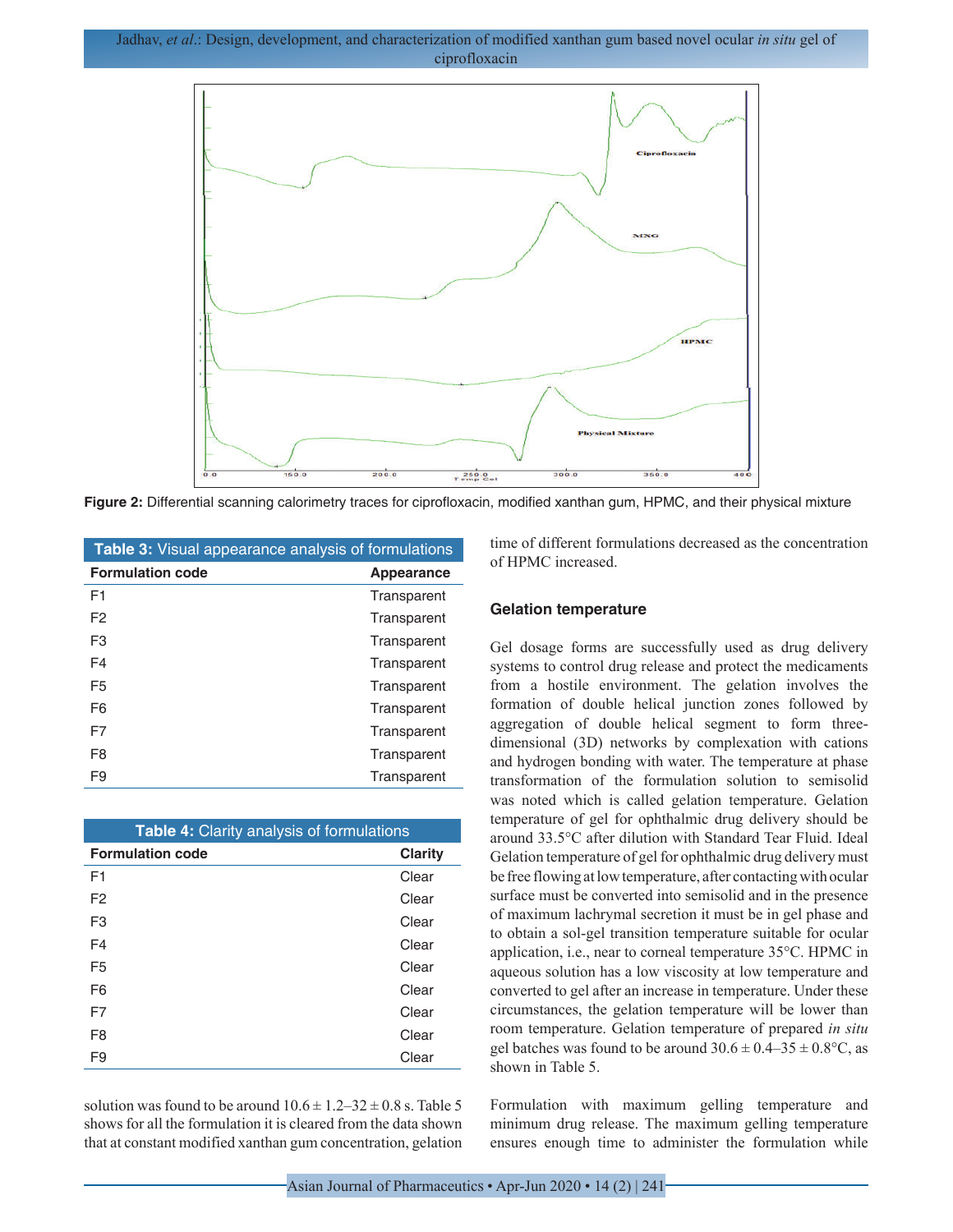| <b>Table 5:</b> Evaluation of the various parameters of <i>in situ</i> gel formulations of ciprofloxacin |                                        |                  |                |                                |                     |                   |
|----------------------------------------------------------------------------------------------------------|----------------------------------------|------------------|----------------|--------------------------------|---------------------|-------------------|
| <b>Formulation</b><br>code                                                                               | <b>Modified xanthan</b><br>$qum %$ w/v | <b>HPMC %w/v</b> | pH             | Gelation<br>temp $(^{\circ}c)$ | Gelation<br>time(s) | % Drug<br>content |
| F <sub>1</sub>                                                                                           |                                        | 0.5              | $6.7 \pm 0.2$  | $34.3 \pm 0.4$                 | $32 \pm 0.8$        | $98.12 \pm 0.04$  |
| F <sub>2</sub>                                                                                           |                                        |                  | $6.8 \pm 0.2$  | $32\pm0.8$                     | $23.3 \pm 1.2$      | $94.85 \pm 0.06$  |
| F <sub>3</sub>                                                                                           |                                        | 1.5              | $6.8 \pm 0.1$  | $35.3 \pm 0.4$                 | $21 \pm 0.8$        | 96.35±0.047       |
| F <sub>4</sub>                                                                                           | 1.2                                    | 0.5              | $6.6 \pm 0.2$  | $33 \pm 1.4$                   | 19 <sub>±</sub> 0.8 | $97.51 \pm 0.05$  |
| F <sub>5</sub>                                                                                           | 1.2                                    |                  | $6.6 \pm 0.09$ | $35 \pm 0.8$                   | $15 \pm 0.8$        | $97.99 \pm 0.04$  |
| F <sub>6</sub>                                                                                           | 1.2                                    | 1.5              | $6.9 \pm 0.08$ | $34+2.1$                       | $14+0.81$           | $99.56 \pm 0.083$ |
| F7                                                                                                       | 1.5                                    | 0.5              | $6.8 \pm 0.08$ | $30.6 + 0.4$                   | $30+0.816$          | $94.9 \pm 0.08$   |
| F <sub>8</sub>                                                                                           | 1.5                                    |                  | $6.8 + 0.21$   | $34.6 \pm 1.2$                 | $12.3 \pm 1.2$      | $99.41 \pm 0.094$ |
| F <sub>9</sub>                                                                                           | 1.5                                    | 1.5              | $6.5 \pm 0.08$ | $32+0.8$                       | $10.6 \pm 1.2$      | $93.09 \pm 0.057$ |

| <b>Table 6:</b> ANOVA response for the surface model of gelation temperature and viscosity |                  |                      |                |                |             |             |                          |         |
|--------------------------------------------------------------------------------------------|------------------|----------------------|----------------|----------------|-------------|-------------|--------------------------|---------|
| Response model                                                                             | Sum of<br>square | Dearee of<br>freedom | Mean<br>square | <b>F-value</b> | P-value     | R<br>square | Ade.<br><b>Precision</b> | $CV \%$ |
| <b>Gelation Temperature</b>                                                                | 37.23            | 12                   | 7.02           | 5.66           | Significant | 0.8017      | 7.2                      | 3.06    |
| Viscosity                                                                                  | 1.820E+05        | 12                   | 3634           | 303            | Significant | 0.9954      | 59.7                     | 1.36    |

ANOVA: Analysis of variance

minimum drug release ensures the release of drug for a longer period of time.

Statistical analysis data suggested quadratic model for response gelation temperature. The polynomial equations were found to be statistically significant  $(P < 0.01)$ , as determined using analysis of variance (ANOVA), as shown in Table 6.

Impact of both the polymers on Gelation temperature was shown in the form of Polynomial equation below.

Gelation temperature =  $+34.62-1.33A +0.6667B+0.2500$ AB– 2.17 A²–0.1724 B²

3D response surface plots and contour plot showing the effect of formulation variables on gelation temperature are depicted in Figures 3 and 4. From the plots, as shown in Figures 3 and 4, it was concluded that there was a significant effect of modified xanthan gum and HPMC concentration on the gelation temperature. HPMC shows more pronounced effect than modified xanthan gum. Impact of both the polymers on Viscosity was shown in the form of Polynomial equation below.

#### **Drug content**

The percentage of drug content for all formulations was determined and shown in Table 5. The drug content was found to be in the range of  $81.56 \pm 0.083 - 93.09 \pm 0.057\%$ for all the formulations indicating a uniform distribution of the drug.



**Figure 3:** Contour plot showing the influence of modified xanthan gum …(X1) and… HPMC (X2) concentration on the gelation temperature

#### **Syringeability study**

All the developed formulations were tested syringe ability through 21-gauge needle they passed through syringe.

#### **Viscosity (mpas)**

The viscosity of the solutions was measured with respects to temperature at 10 rpm, 20 rpm, 50 rpm, and 100 rpm using appropriate spindle and results are shown in Table 7. It was found that increasing the concentration of the polymer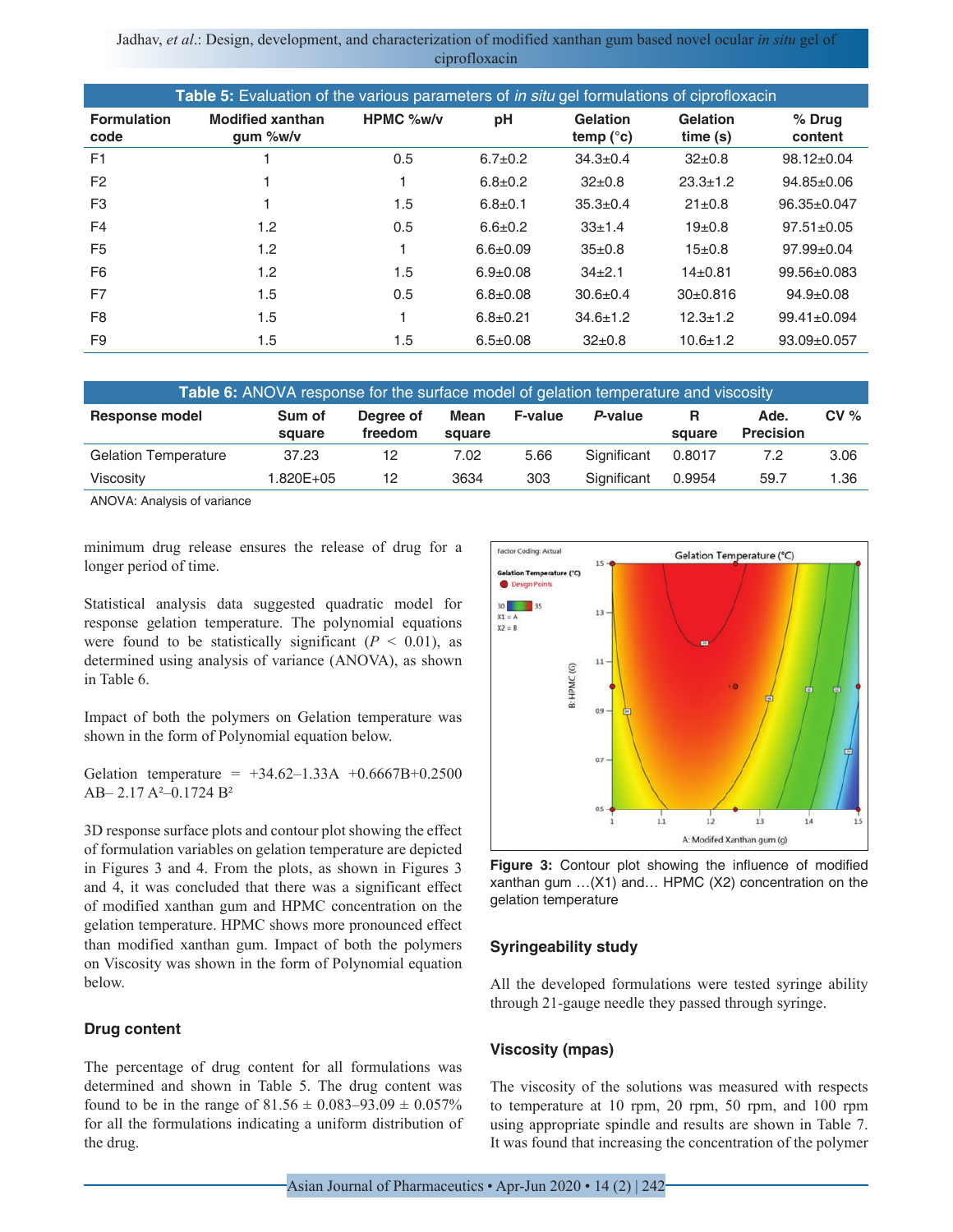resulted in a significant increase in viscosity. Modified xanthan gum had a more pronounced effect on the viscosity than HPMC at the studied ranges.

As shown in Table 7, the viscosity was directly dependent on the polymeric content of the formulations viscosity which was studies at different RPM. All gel formulations exhibited a characteristics pseudoplastic (shear thinning) flow behavior at room temperature. The viscosity increased significantly with increasing concentration of modified xanthan gum and HPMC For all tested formulations. This may be explained by the fact that any incremental increase in the shear rate results in the alignment of the polymer chains polymer to each other along their axes in the direction of flow, thus reducing the internal resistance of the material and lowering viscosity.

The viscosity of the formulations decreases with increasing shear rate in the presence of hydrophilic additives, for example, the viscosity of *in situ* gel formulations at 10 rpm.  $990 \pm 4.5$ , however, further increase in the shear force at 100 rpm resulted in significant decreases in the viscosity of the formulations  $973 \pm 1.6$  mPas, Table 7.

| Table 7: Rheological profile of <i>in situ</i> gelling systems |               |                  |               |                 |  |
|----------------------------------------------------------------|---------------|------------------|---------------|-----------------|--|
|                                                                |               | Viscosity (mpas) |               |                 |  |
| Batch                                                          | <b>10 RPM</b> | <b>20 RPM</b>    | <b>50 RPM</b> | <b>100 RPM</b>  |  |
| F1                                                             | $594 + 2.1$   | 582.3+2.0        | $571 + 2.9$   | $514.6 + 2.4$   |  |
| F2                                                             | $695 + 24$    | $684.4 + 2.8$    | $679 + 7.4$   | $656.6 \pm 3.0$ |  |
| F3                                                             | 753+2.4       | 736+2.1          | 721+2.6       | $705 \pm 3.7$   |  |
| F4                                                             | $772+2.1$     | 762+2.1          | 753+2.4       | 744.6+2.8       |  |
| F <sub>5</sub>                                                 | $842.6 + 2.0$ | 836.6+1.2        | 829.3+1.2     | $820+4.0$       |  |
| F6                                                             | $895.3 + 3.0$ | 893.6+2.6        | 889.6+1.2     | $874 + 2.4$     |  |
| F7                                                             | $932.6 + 2.0$ | $923.3 + 1.6$    | $917.6 + 2.0$ | $904 \pm 3.3$   |  |
| F8                                                             | $957+1.6$     | $951.3 + 1.2$    | $942.3 + 2.0$ | $938+2.4$       |  |
| F 9                                                            | $990+4.5$     | 983.6+1.2        | $979.6 + 1.2$ | $973 + 16$      |  |



**Figure 4:** Three-dimensional response surface plot showing the influence of modified xanthan gum …(X1) and… HPMC (X2) concentration on the gelation temperature

The higher concentration of the modified xanthan gum and HPMC among the developed formulations F9 gives good results which are the selected as optimized batch. 3D response surface plots and contour plot showing the effect of formulation variables on viscosity are depicted in Figures 5 and 6. From the plots, as shown in Figures 5 and 6, it was concluded that there was a significant effect modified xanthan gum and HPMC concentration on the on the viscosity. Modified xanthan gum shows more pronounced effect than HPMC. Mathematical relationship in the form of polynomial equation for the measured response % viscosity:

Viscosity=+821.66+156.67A+65B–30.50AB–28.79A<sup>2</sup> – 16.79 B²



**Figure 5:** Contour plot showing the influence of modified xanthan gum …(X1) and… HPMC (X2) concentration on the viscosity



**Figure 6:** Three-dimensional response surface plot showing the influence of modified xanthan gum …(X1) and… HPMC (X2) concentration on the on the viscosity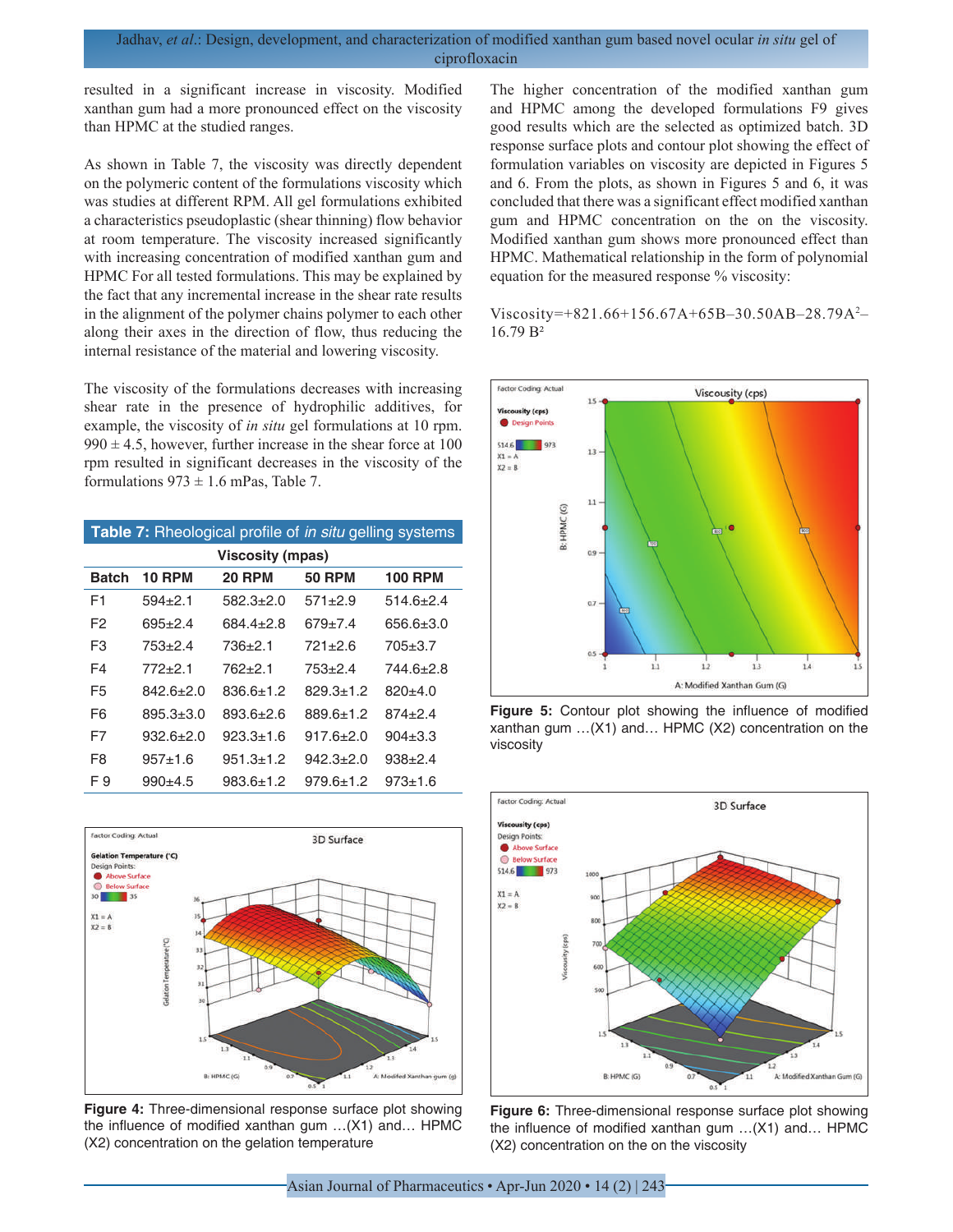This study suggest feasibility of the model in the development of *in situ* Gel of Ciprofloxacin since predicted values agreed well with the experimental values,.

#### *In vitro* **drug release study**

Figure 7 shows the release profile of different *in situ* gel formulations modified xanthan gum and HPMC retarded the dissolution of the drug in a concentration-dependent manner as the release rate of ciprofloxacin decreased with increasing modified xanthan gum and HPMC ratio. Batches containing maximum gelling temperature and minimum drug release. The maximum gelling temperature ensures enough time to administer the formulation while minimum drug release ensures the release of drug for a longer period of time.

Drug release in case of *in situ* gel of ciprofloxacin was found to be 91.59% drug release in 12 h. Thus, the *in vitro* dissolution test indicated the sustained release nature of *in situ* gel of ciprofloxacin. *In vitro* release study indicated that the release of drug varied according to the type and concentration of polymers. The results further showed that the amount of the drug released in the 1st h decreased with the increase in both the polymer concentration and this pattern continued till the entire duration of the study, as shown in Figure 7. *In vitro* drug release studies showed a polymer concentration-dependent decrease in drug release. As the polymer concentration decreases, the release rate profile increases.

#### **Results of ANOVA study**

ANOVA was applicable to determine the effect of variables and their interaction. The regression model was used to develop contour plots of independent factors. Responses observed for nine formulations were fitted to Design Expert software latest version 12 outcome of ANOVA as shown in Table 6.

The equation in terms of coded factors can be used to make predictions about the response for given levels of each factor. By default, the high levels of the factors are coded as +1 and the low levels are coded as −1. The coded equation is useful for identifying the relative impact of the factors by comparing the factor coefficients.

#### **Mathematical modeling and release kinetics**

To interpret the mechanism and kinetics of drug release, the result outcome of *in vitro* drug release study was applied with different kinetic equations. The *in vitro* release data were subjected to goodness of fit test by linear regression analysis according to zero-order, first-order kinetic equations, Higuchi equation, Korsmeyer-Peppas, and Hixson-Crowell models to ascertain the release. As per Table 8, the results were suggested that the value of of  $\mathbb{R}^2$  (Regression coefficient) was obtained linear in case of Higuchi Kinetics as compared to zero-order



**Figure 7:** *In vitro* drug release data of optimized batches of ciprofloxacin



**Figure 8:** Zone of inhibition of *in situ* gel and ciprofloxacin again of *Pseudomonas aeruginosa*

| Table 8: Release mechanism of optimized<br>formulation |                |                        |                |                           |      |  |  |
|--------------------------------------------------------|----------------|------------------------|----------------|---------------------------|------|--|--|
| <b>Batch</b><br>code                                   | Zero-<br>order | <b>First-</b><br>order | <b>Model</b>   | Higuchi Koresmeyer-Peppas |      |  |  |
|                                                        | $\mathbf{R}^2$ | $\mathbf{R}^2$         | $\mathbf{R}^2$ | $R^2$                     | n    |  |  |
| F8                                                     | 0.9788         | റ.8826                 | 0.9958         | 0.9766                    | 1.96 |  |  |

and first-order kinetics for all formulations. In the present study, the coefficient of determination (*R2 =* 0.9958–0.8826) was found to be much closer to one and mechanism for drug release is diffusion.

#### **Antimicrobial activity**

Microbial keratitis is a serious complication of eye. Many different microbial strains have been isolated from microbial keratitis, in which near about two thirds are Gram-negative bacteria. In this, *P. aeruginosa* are most notable strain. The antibacterial study of ciprofloxacin gel is shown in Figure 8. The zone of inhibition of *in situ* gel and ciprofloxacin was found to be 25 and 28 mm against *P. aeruginosa.* Distilled water is used as blank and has no zone of inhibition.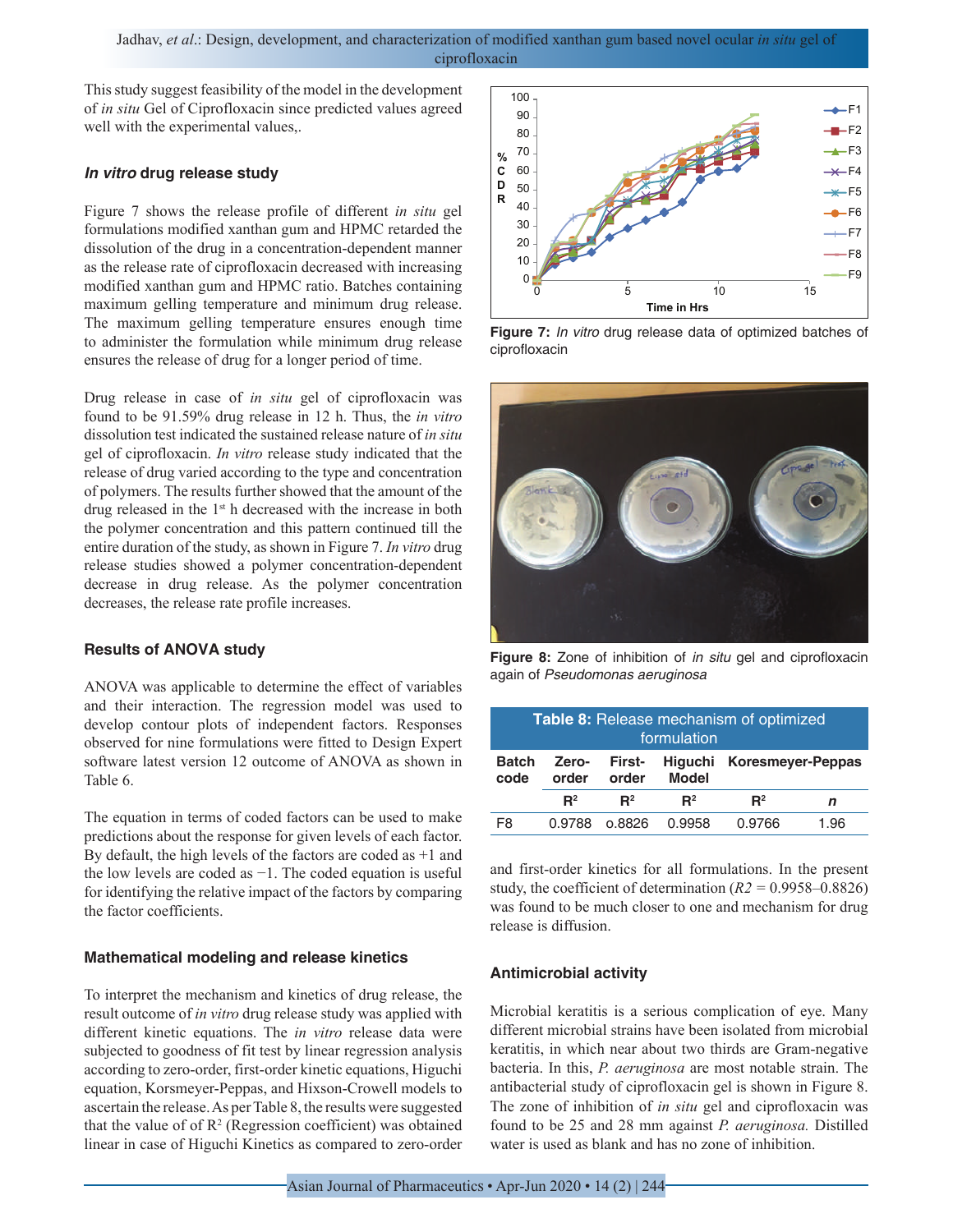#### **Selection of optimized formulation**

To optimize a formulation with better properties, Design Expert\_ 12 was used to target a formulation with maximum gelling temperature and minimum drug release. Formulation F8 selected optimized batch since maximum gelling temperature  $34.6 \pm 1.2$ °C and minimum drug release 91.59% drug release ensures the release of drug for a longer period of time.

## **CONCLUSION**

Ciprofloxacin Hydrochloride is fourth generation fluoroquinolone broad-spectrum antibiotic has physicochemical properties required to permeate cornea. *In situ* gel of ciprofloxacin hydrochloride for ophthalmic drug delivery was prepared using modified Xanthan gum and HPMC and it was characterized for various parameters. FT-IR and DSC study suggest no interaction between Ciprofloxacin and polymers. The clarity of all formulations was transparent. Prepared batches of *in situ* gel show acceptable range pH  $6.6 \pm 0.2 - 6.9 \pm 0.08$  for ocular use. Gelation temperature. *in situ* gel batches were found to be  $30.6 \pm 0.4 - 35 \pm 0.8$ °C. Gelation time of prepared *in situ* gel solution was found to be around  $10.6 \pm 1.2 - 32 \pm 0.8$  S. It was found that increasing the concentration of the polymer resulted in a significant increase in viscosity. Modified xanthan gum had a more pronounced effect on the viscosity than HPMC at the studied ranges. Formulation F8 selected optimized batch has maximum gelling temperature  $34.6 \pm 1.2$ °C and minimum drug release 91.59% drug release. Optimized formulation gave satisfactory results in terms of antimicrobial activity. The optimization study was successfully conducted using 32 factorial designs. Developed *in situ* gelling systems will be viable alternative to conventional eye drops and ointment in terms of ease of administration with added benefits of sustained drug released which may ultimately results into improved, bioavailability & patient compliance, So we finally concluded that formulated Ciprofloxacin Hydrochloride *in situ* gelling system shows a promising approach toward the treatment of bacterial infections.

# **ACKNOWLEDGMENTS**

The authors are thankful to the Principal, GIPER, Limb, Satara (MS), India, for providing laboratory facilities. The authors are also thankful to the MIT College of Pharmacy, Pune, for the performing FT-IR and DSC study of our sample. This work is supported by Shivaji University, Kolhapur [Grant no: SU/C&U.D. Section/UGK/58/1037].

## **REFERENCES**

1. Wu Y, Liu Y, Li X, Kebebe D, Zhang B, Ren J, *et al*. Research progress of *in-situ* gelling ophthalmic drug delivery system. Asian J Pharm Sci 2019;14:1-5.

- 2. Zhu M, Wang J, Li N. A novel thermo-sensitive hydrogelbased on poly (N-isopropylacrylamide)/hyaluronic acid of ketoconazole for ophthalmic delivery. Artif Cells Nanomed Biotechnol 2018;46:1282-7.
- 3. Kala S, Gurudiwn P, Juyal D. Formulation and evaluation of besifloxacin loaded *in situ* gel for ophthalmic delivery. UK J Pharm Biosci 2018;6:36-40.
- 4. Swapnil D, Sonawane LS. Design and evaluation of ion induced *in situ* gel formulation for levofloxacin hemihydrateocular delivery. Int J Pharm Sci Invent 2014;3:38-43.
- 5. Singh KP, Verma S, Prasad SB. Novel formulation development and evaluation of nanoparticles based *in situ* gelling system for the ophthalmic delivery of ciprofloxacin hydrochloride. Int J Drug Deliv Technol 2015;5:126-31.
- 6. Nagaich U, Jain N, Kumar D, Gulati N. Controlled ocular drug delivery of ofloxacin using temperature modulated *in situ* gelling system. J Sci Soc 2013;40:90-4.
- 7. Majeed A, Khan NA. Ocular *in situ* gel: An overview. J Drug Deliv Ther 2019;9:337-47.
- 8. Harish NM, Prabhu P, Charyulu RN, Gulzar MA, Subrahmanyam EV. Formulation and evaluation of *in situ* gels containing clotrimazole for oral candidiasis. Indian J Pharm Sci 2009;71:421-7.
- 9. Mansour M, Mansour S, Mortada ND, Abd Elhady SS. Ocular poloxamer-based ciprofloxacin hydrochloride *in situ* forming gels. Drug Dev Ind Pharm 2008;34:744-52.
- 10. Saini R, Saini S, Singh G, Banerjee A. *In situ* gels-a new trends in ophthalmic drug delivery systems. Int J Pharm Sci Res 2015;6:386-90.
- 11. Sri Chaya MV, Kumar A, Manjunath K, Kulkarni SV. Development characterization and evaluation of nasal *in situ* gel containing anti-asthmatic drug. Int J Pharma Res Health Sci 2019;7:3001-6.
- 12. Dubald M, Bourgeois S, Andrieu V, Fessi H. Ophthalmic drug delivery systems for antibiotherapy-a review. Pharmaceutics 2018;10:10.
- 13. Asasutjarit R, Thanasanchokpibull S, Fuongfuchat A, Veeranondha S. Optimization and evaluation of thermoresponsive diclofenac sodium ophthalmic *in situ* gels. Int J Pharm 2011;1:128-35.
- 14. Sonawane SD, Patil RY, Lad M. A review on polymers used in novel *in situ* gel formulation for ocular drug delivery and their evaluation. J Biol Sci Opin 2013;1:132-7.
- 15. Gorle A, Yadav R, Rathod M, Mali P. Formulation and evaluation of *in situ* gel containing ciprofloxacin hydrochloride in the treatment of periodontitis. Asian J Pharm Clin Res 2017;10:154-9.
- 16. Pashikant S, Jyothsna B. Formulation and evaluation of floating ciprofloxacin. Int J Appl Pharm 2019;11:198-204.
- 17. Makwana SB, Patel VA, Parmar SJ. Development and characterization of *in-situ* gel for ophthalmic formulation containing ciprofloxacin hydrochloride. Results Pharm Sci 2016;6:1-6.